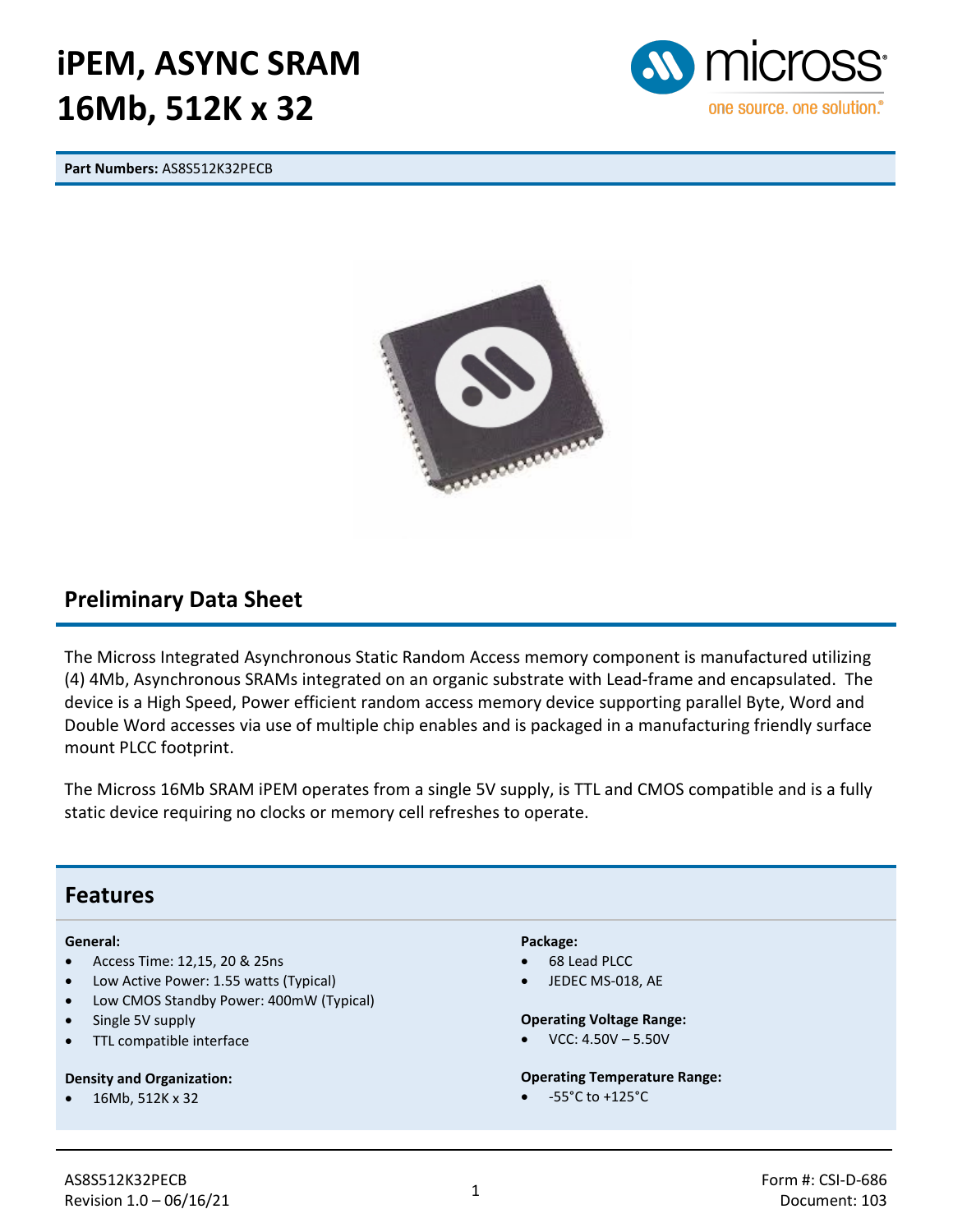

## **Revision History**

| <b>Revision</b> | <b>Description</b>                                                                                                                                                      | <b>Release Date</b> |
|-----------------|-------------------------------------------------------------------------------------------------------------------------------------------------------------------------|---------------------|
| 0.0             | Initial Release, 16Mb, x32, Integrated Plastic Encapsulated,<br>Asynchronous SRAM, packaged in PLCC, 68LD, MO-047AE                                                     | September, 2005     |
| 0.1             | Updated Ordering information                                                                                                                                            | January, 2009       |
| 0.2             | Added Micross information                                                                                                                                               | January 2010        |
| 0.3             | Upgraded Document to "RELEASE" status, obsoleted PEC package<br>due to pin-out errors, added PECA package with revised pin-out.                                         | <b>March 2011</b>   |
| 1.0             | 68-PLCC Package mechanical revised, conforming to MS-018AE,<br>New Micross Datasheet format and revision to ICC1, ICC2 and ICC3<br>and TELQX specification limit change | 6/16/2021           |
|                 |                                                                                                                                                                         |                     |
|                 |                                                                                                                                                                         |                     |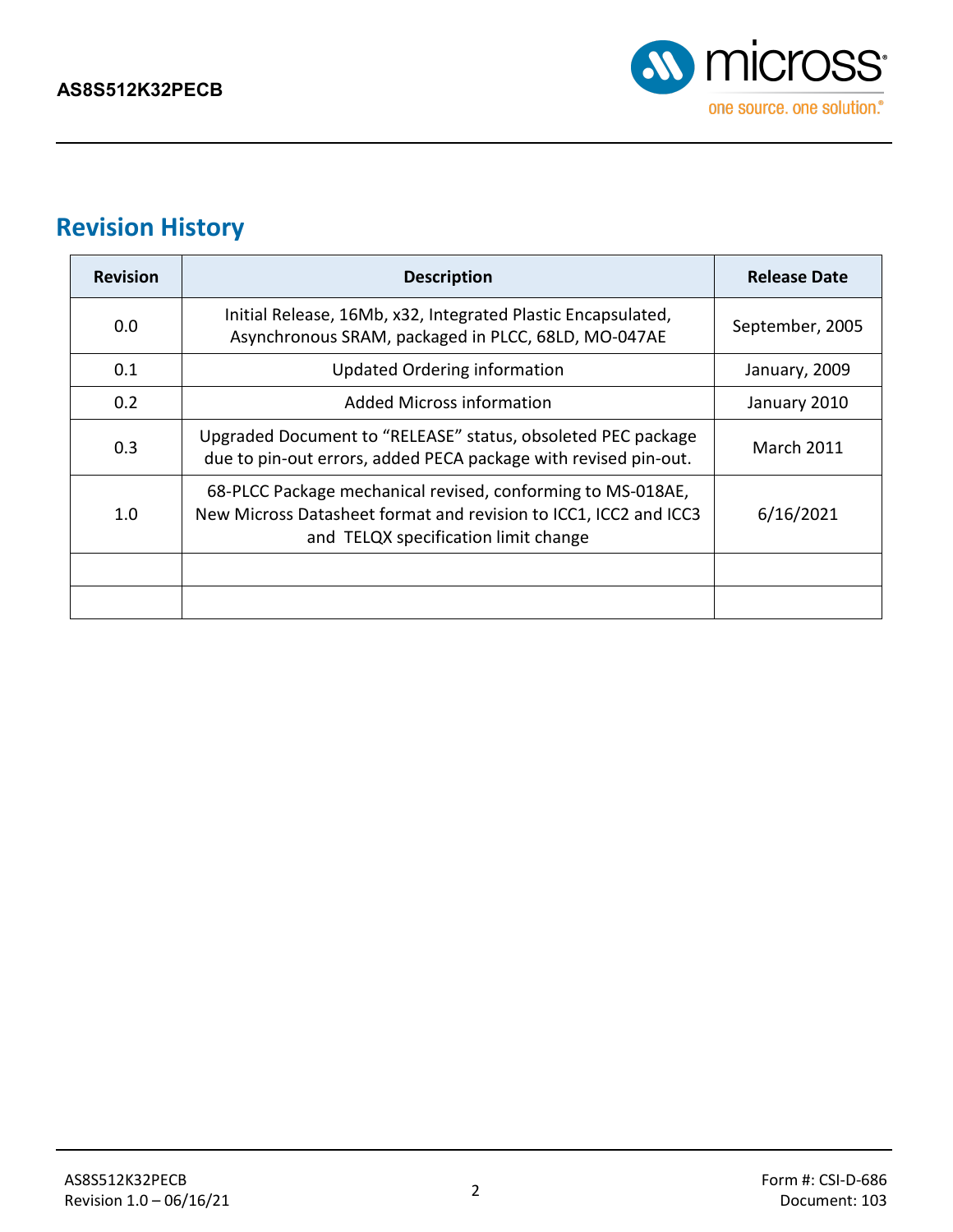

## **Table of Contents**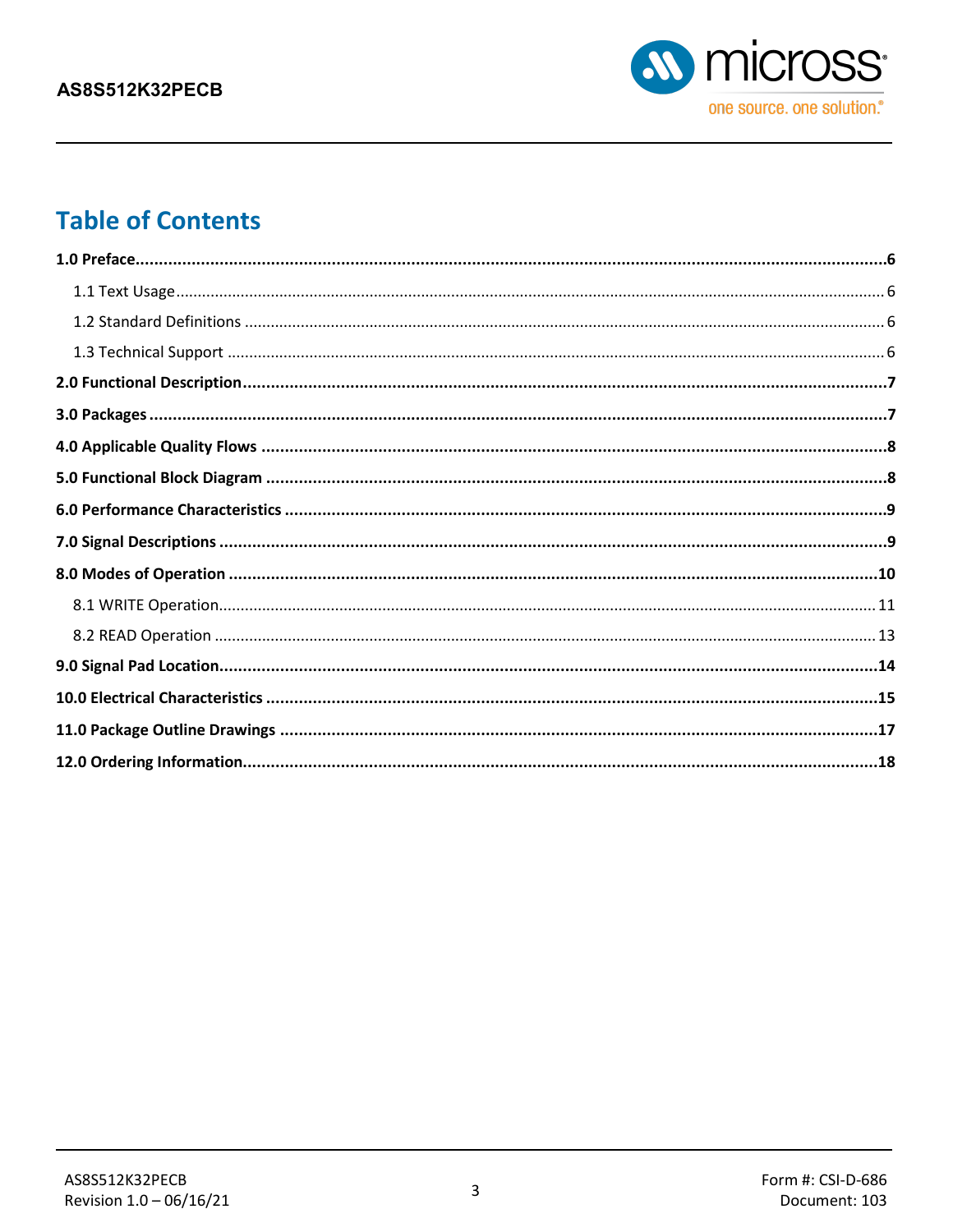

## **List of Figures**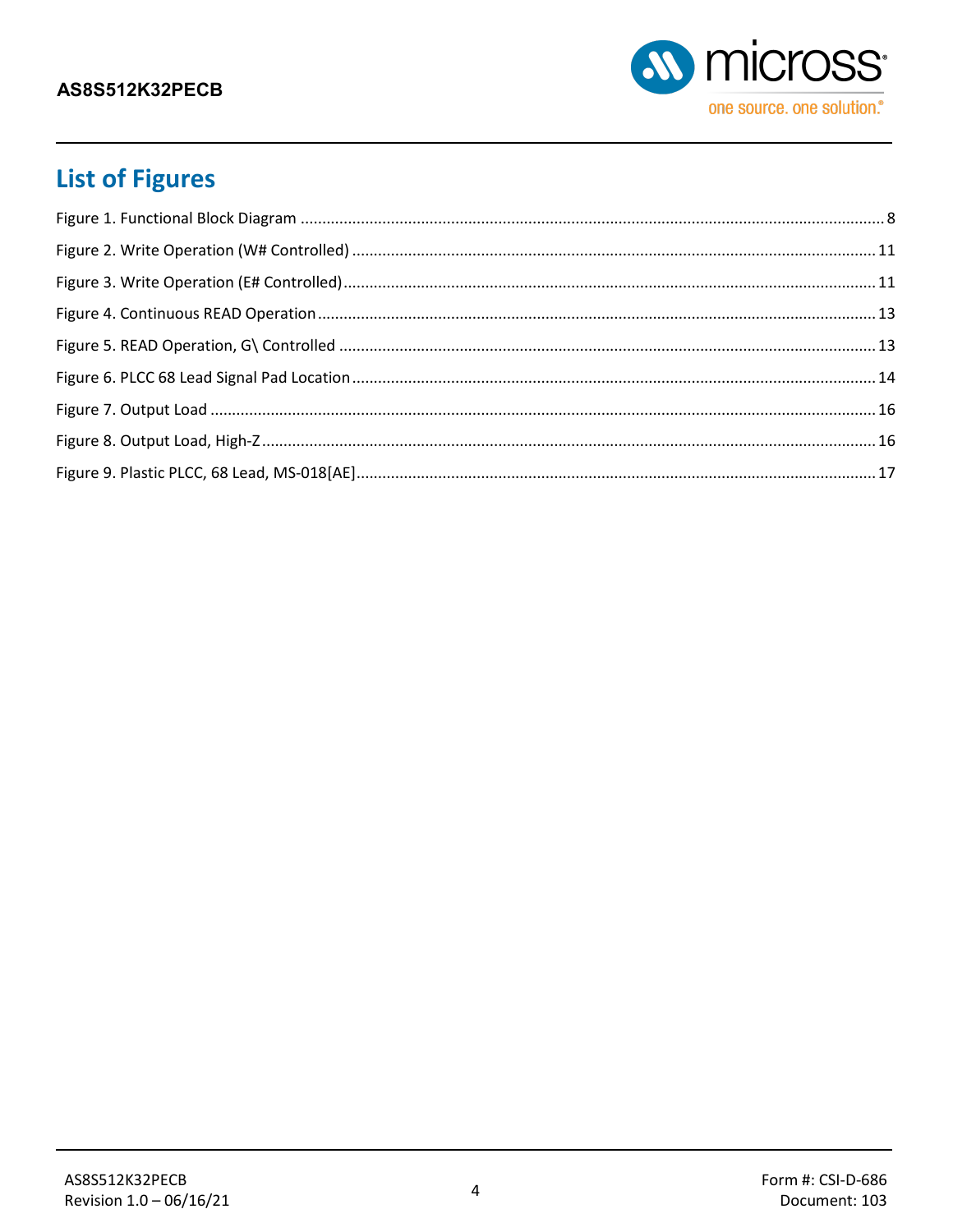

### **List of Tables**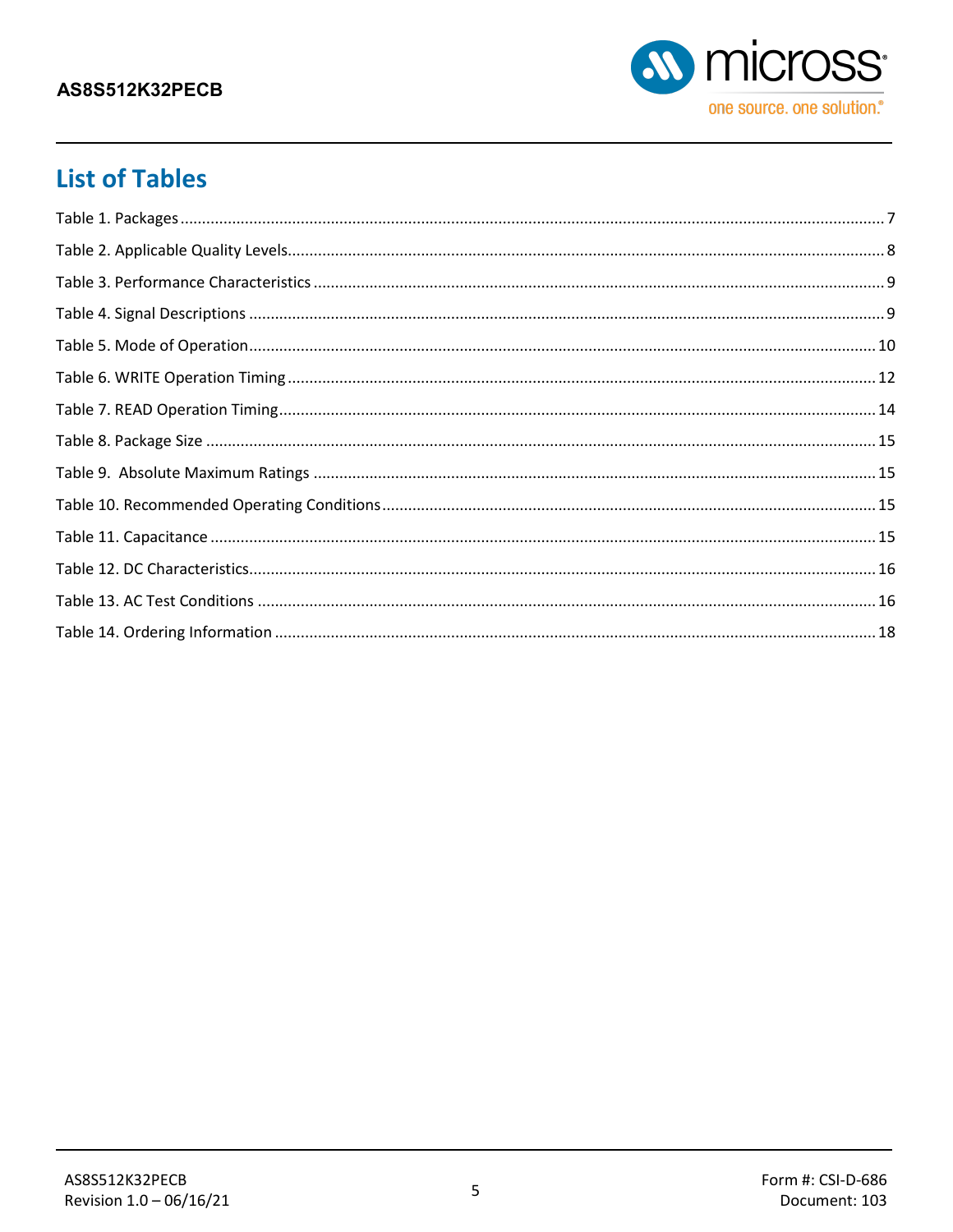

### <span id="page-5-0"></span>**1.0 Preface**

This Product document uses typographical conventions to assist the reader in understanding the content. This section will define the test formatting used in the rest of the document.

#### <span id="page-5-1"></span>1.1 Text Usage

**BOLD** – indicates important information and table, figure, and chapter references.

*BOLD ITALIC* – designates Micross part number

< ….. > - indicates user-entered text or comments

### <span id="page-5-2"></span>1.2 Standard Definitions

| <b>ASYNC</b>  | Asynchronous                              |
|---------------|-------------------------------------------|
| <b>SRAM</b>   | <b>Static Random Access Memory</b>        |
| v             | Voltage                                   |
| mA            | milliamp                                  |
| μA            | microamp                                  |
| ns            | nanosecond                                |
| рF            | picofarad                                 |
| A             | <b>Address Bus</b>                        |
| $Ex\setminus$ | Chip Enable, Active Low, Byte 0, 1, 2 & 3 |
| W۱            | Write Enable, Active Low                  |
| G\            | <b>Output Enable, Active Low</b>          |
| DQ            | Data Bus, input and output                |
| /IT           | Industrial temperature range              |
| /ET           | Extended temperature range                |
| /XT           | Military temperature range                |

### <span id="page-5-3"></span>1.3 Technical Support

In the event you have questions and/or need for information beyond the scope of this document, you may contact Micross Components via the following methods:

Micross Website: <https://www.micross.com/contact-us/sales-contacts/>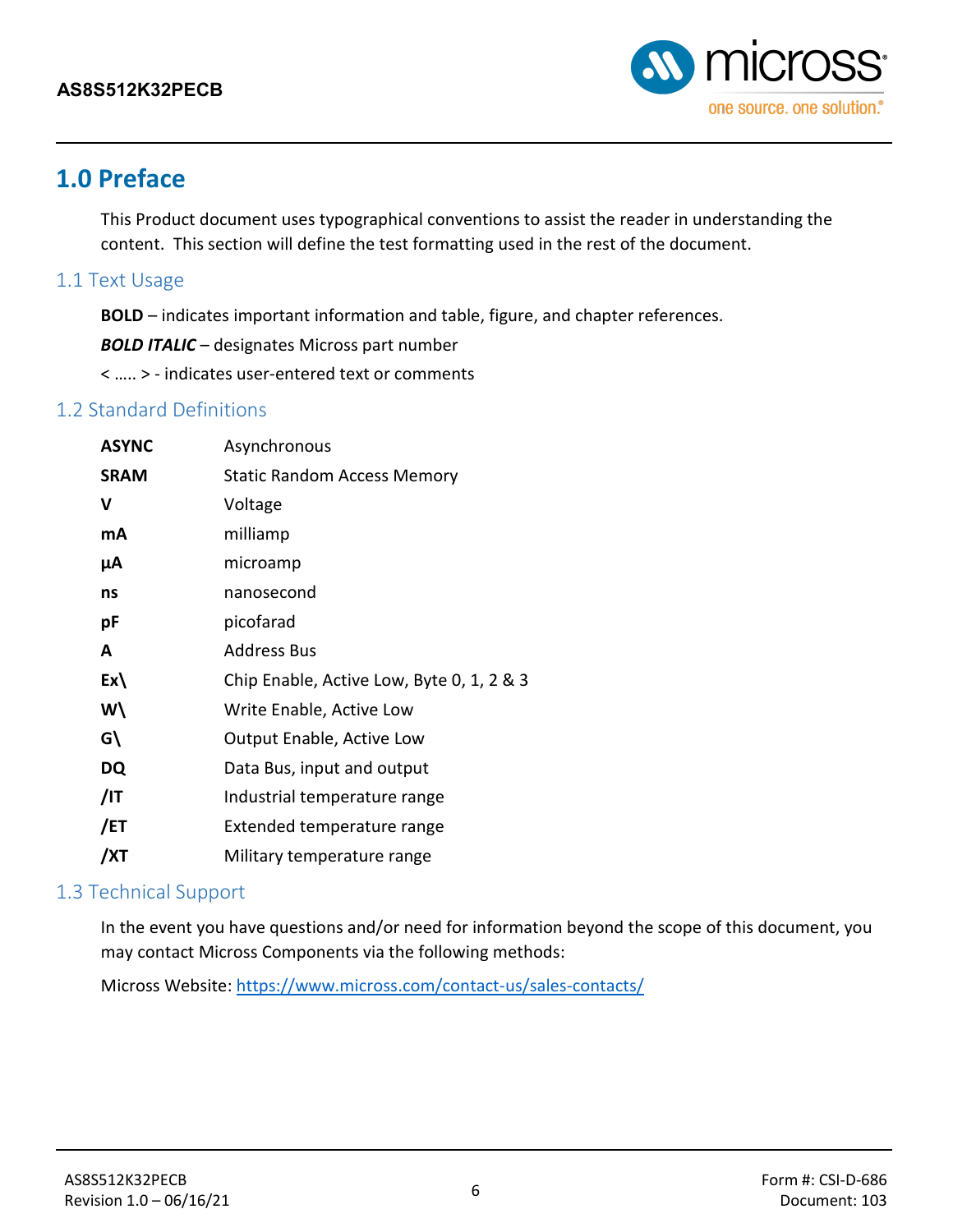

### <span id="page-6-0"></span>**2.0 Functional Description**

The Micross AS8S512K32PECB is a high speed, 5V 16Mb multi-chip, integrated plastic encapsulated Asynchronous SRAM Microcircuit, supplied in the Industries PLCC, a J-leaded surface mount component. The device is available with access times of 12, 15, 20 and 25ns, creating a zero wait-state/latency, realtime memory solution. The high speed, 5V supply voltage and flexible control interface make the device ideal for all your real-time embedded computer memory requirements.

The device can be configured as a 512K x 32 with individual byte controls via use of E0\-E3\ or reconfigured as a 1M x 16 or 2M x 8 via use of the same Chip Enables in addition to the Write Enable (W\) and Output Enable (G\) controls.

The device provides a 50+ percent space savings when compared with four 512K x 8, 36 pin SOJ devices. In addition, the AS8S512K32 has only a 20pF capacitance load on the Address lines vs. approximately 30pF for the four 36LD SOJs.

### <span id="page-6-1"></span>**3.0 Packages**

<span id="page-6-2"></span>

| <b>Table 1. Packages</b>                                |    |             |  |  |  |  |  |
|---------------------------------------------------------|----|-------------|--|--|--|--|--|
| <b>Lead Count</b><br>Package Type<br><b>Part Number</b> |    |             |  |  |  |  |  |
| Plastic J-Lead                                          | 68 | <b>PFCB</b> |  |  |  |  |  |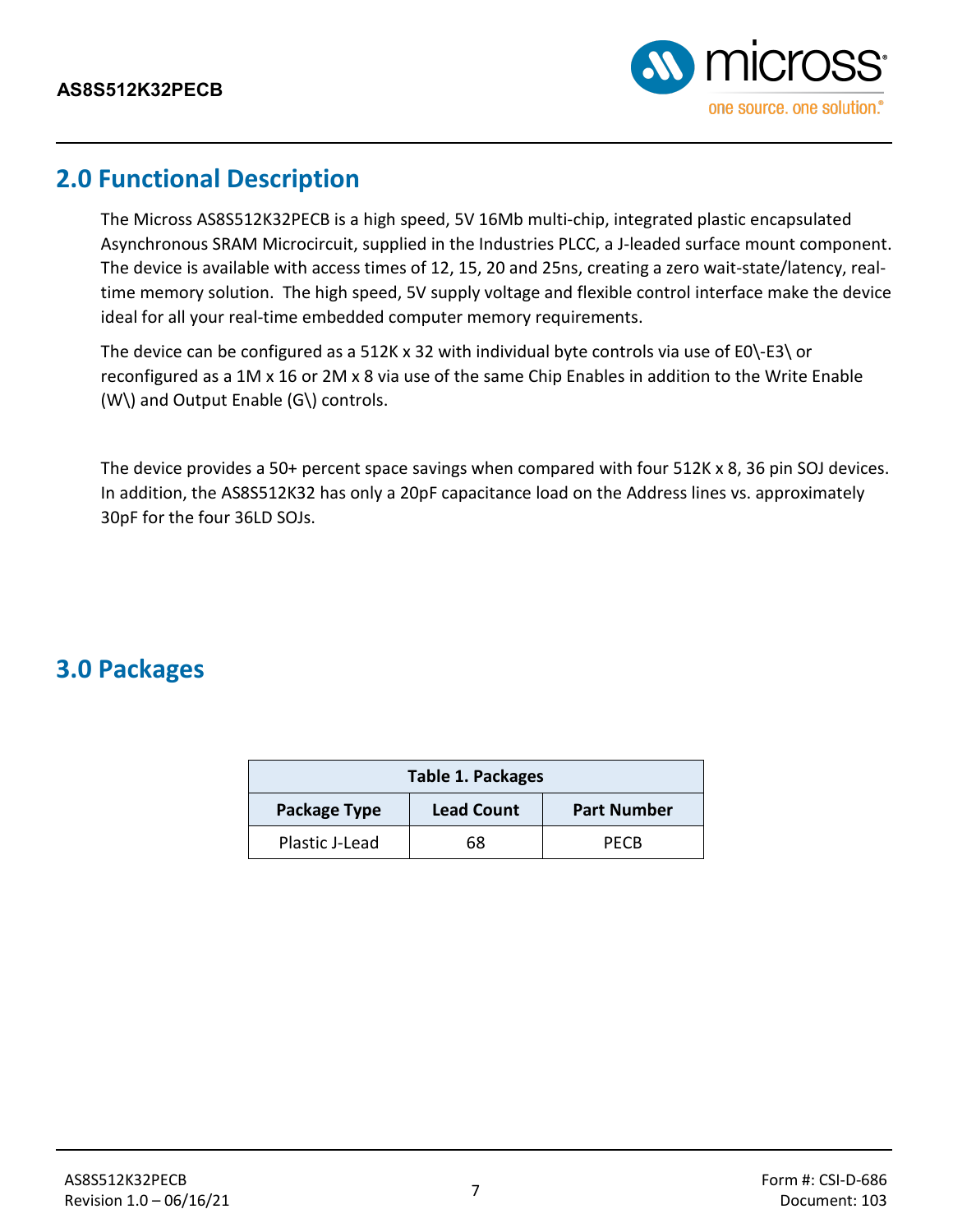

### <span id="page-7-0"></span>**4.0 Applicable Quality Flows**

<span id="page-7-3"></span>

| <b>Table 2. Applicable Quality Levels</b> |                                            |                       |                                     |  |  |  |  |  |
|-------------------------------------------|--------------------------------------------|-----------------------|-------------------------------------|--|--|--|--|--|
|                                           | <b>Micross Plastic iPEM</b><br><b>Flow</b> | Part<br><b>Number</b> | <b>Temp Range</b>                   |  |  |  |  |  |
|                                           | <b>INDUSTRIAL</b>                          |                       | $-40^{\circ}$ C - $+85^{\circ}$ C   |  |  |  |  |  |
| <b>Options:</b>                           | <b>ENHANCED</b>                            | FТ                    | $-40^{\circ}$ C - $+105^{\circ}$ C  |  |  |  |  |  |
|                                           | MIL-TEMP                                   | xт                    | $-55^{\circ}$ C - +125 $^{\circ}$ C |  |  |  |  |  |

### <span id="page-7-1"></span>**5.0 Functional Block Diagram**



<span id="page-7-2"></span>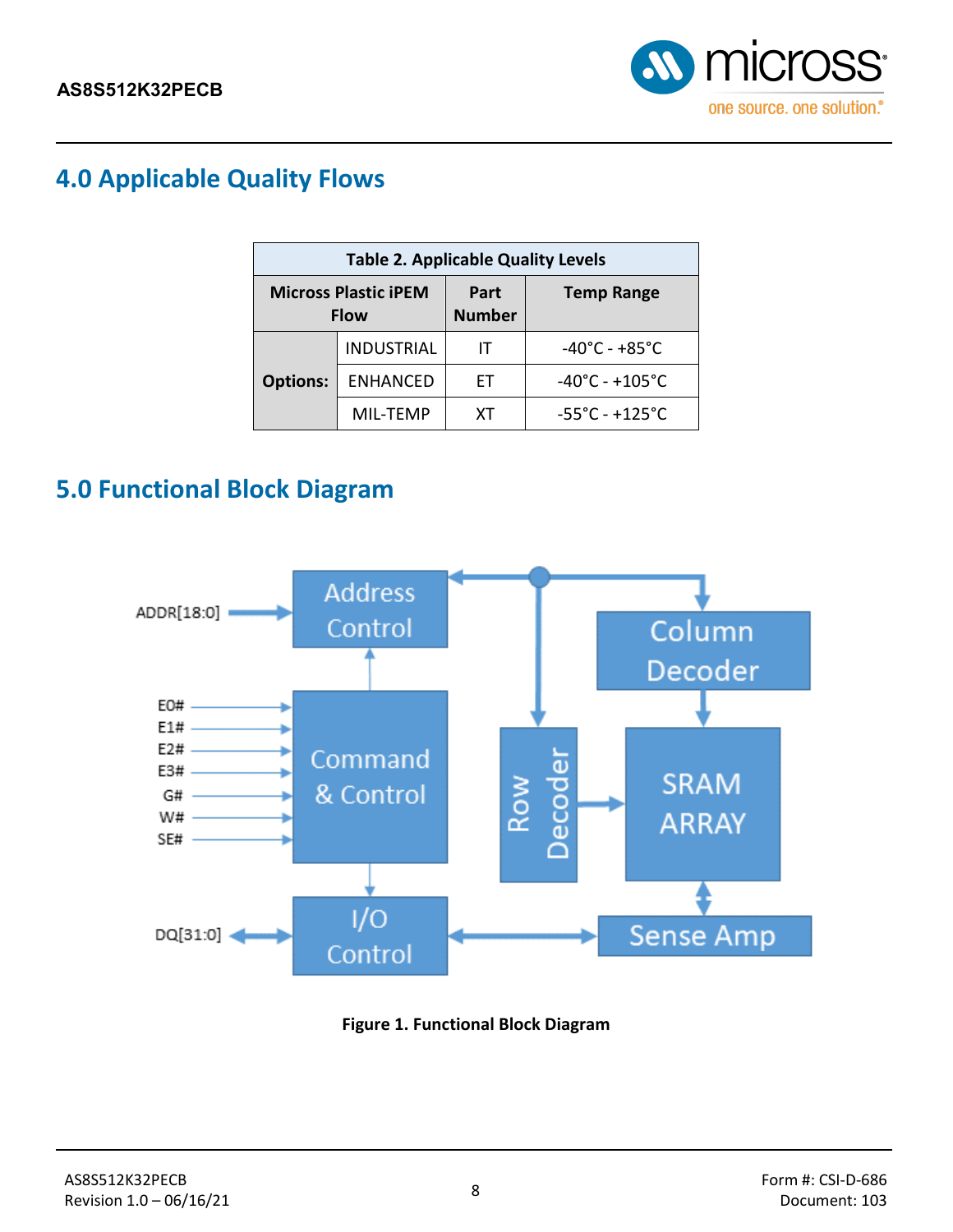

### <span id="page-8-0"></span>**6.0 Performance Characteristics**

<span id="page-8-2"></span>

| <b>Table 3. Performance Characteristics</b> |                    |  |  |  |  |  |  |
|---------------------------------------------|--------------------|--|--|--|--|--|--|
| <b>Parameter</b>                            | <b>Value</b>       |  |  |  |  |  |  |
| READ/WRITE MIN ACCESS TIMES                 | 12ns               |  |  |  |  |  |  |
| <b>MAX OPERATING CURRENT</b>                | 310 <sub>m</sub> A |  |  |  |  |  |  |
| <b>TTL STANDBY CURRENT</b>                  | 120 <sub>m</sub> A |  |  |  |  |  |  |
| <b>CMOS STANDBY CURRENT</b>                 | 80 <sub>m</sub> A  |  |  |  |  |  |  |

### <span id="page-8-1"></span>**7.0 Signal Descriptions**

<span id="page-8-3"></span>

| <b>Table 4. Signal Descriptions</b> |               |                                           |  |  |  |  |  |
|-------------------------------------|---------------|-------------------------------------------|--|--|--|--|--|
| <b>Signal</b>                       | <b>Type</b>   | <b>Description</b>                        |  |  |  |  |  |
| $E0\$ , $E1\$ , $E2\$ & $E3\$       | <b>INPUT</b>  | Chip Enables, one per byte                |  |  |  |  |  |
| W\                                  | <b>INPUT</b>  | Chip Enable                               |  |  |  |  |  |
| G\                                  | <b>INPUT</b>  | <b>Output Enable</b>                      |  |  |  |  |  |
| A[18:0]                             | <b>INPUT</b>  | Addressable locations: 512K, 19 addresses |  |  |  |  |  |
| DQ[31:0]                            | I/O           | Data Bus: 32 bit                          |  |  |  |  |  |
| <b>VCC</b>                          | <b>SUPPLY</b> | Core and I/O Positive Power supply        |  |  |  |  |  |
| VSS                                 | <b>SUPPLY</b> | Core and I/O Ground supply                |  |  |  |  |  |
| <b>NC</b>                           |               | <b>No Connects</b>                        |  |  |  |  |  |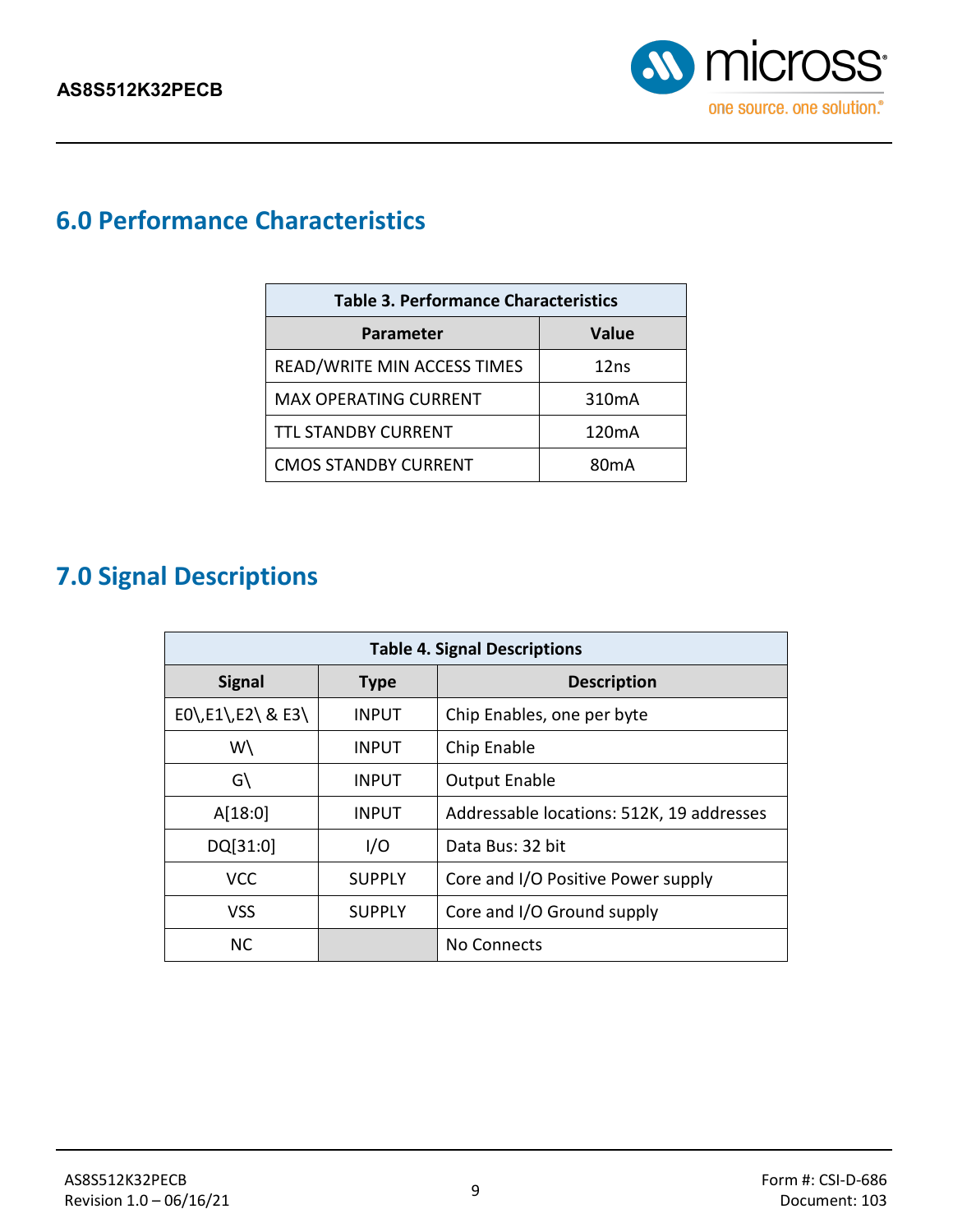

## <span id="page-9-0"></span>**8.0 Modes of Operation**

<span id="page-9-2"></span><span id="page-9-1"></span>

| <b>Table 5. Mode of Operation</b> |               |    |       |       |    |           |          |                  |  |  |
|-----------------------------------|---------------|----|-------|-------|----|-----------|----------|------------------|--|--|
| <b>Mode</b>                       | $E0\setminus$ | E1 | $E2\$ | $E3\$ | G# | <b>W#</b> | DQ[31:0] | <b>Current</b>   |  |  |
| <b>Not Selected</b>               | н             | H  | H     | H     | X  | X         | $HI-Z$   | $I_{SB}$         |  |  |
| <b>Output Disabled</b>            | L             | L  | L     | L     | H  | H         | $HI-Z$   | I <sub>CC2</sub> |  |  |
| <b>READ BYTE 0</b>                | L             | H  | H     | H     | L  | H         | Data-Out | $I_{CC1}$        |  |  |
| <b>READ BYTE 1</b>                | H             | L  | H     | H     | L  | H         | Data-Out | $I_{CC1}$        |  |  |
| <b>READ BYTE 2</b>                | H             | H  | L     | H     | L  | H         | Data-Out | $I_{CC1}$        |  |  |
| <b>READ BYTE 3</b>                | H             | H  | H     | L     | L  | H         | Data-Out | $I_{CC1}$        |  |  |
| <b>READ WORD 0</b>                | L             | Г  | H     | H     | L  | H         | Data-Out | $I_{CC1}$        |  |  |
| <b>READ WORD 1</b>                | н             | H  | L     | L     | L  | H         | Data-Out | $I_{CC1}$        |  |  |
| <b>READ DOUBLE WORD</b>           | L             | L  | L     | L     | L  | H         | Data-Out | $I_{CC1}$        |  |  |
| <b>WRITE BYTE 0</b>               | L             | H  | H     | H     | H  | L         | Data-In  | $I_{CC1}$        |  |  |
| <b>WRITE BYTE 1</b>               | H             | Г  | H     | H     | H  | L         | Data-In  | $ _{CC1}$        |  |  |
| <b>WRITE BYTE 2</b>               | H             | H  | L     | H     | H  | L         | Data-In  | $I_{CC1}$        |  |  |
| <b>WRITE BYTE 3</b>               | H             | H  | H     | L     | H  | L         | Data-In  | $I_{CC1}$        |  |  |
| <b>WRITE WORD 0</b>               | L             | L  | H     | H     | H  | L         | Data-In  | $I_{CC1}$        |  |  |
| <b>WRITE WORD 1</b>               | H             | H  | L     | L     | H  | L         | Data-In  | $I_{CC1}$        |  |  |
| <b>WRITE DOUBLE WORD</b>          | L             | L  | L     | L     | H  | L         | Data-In  | Icc1             |  |  |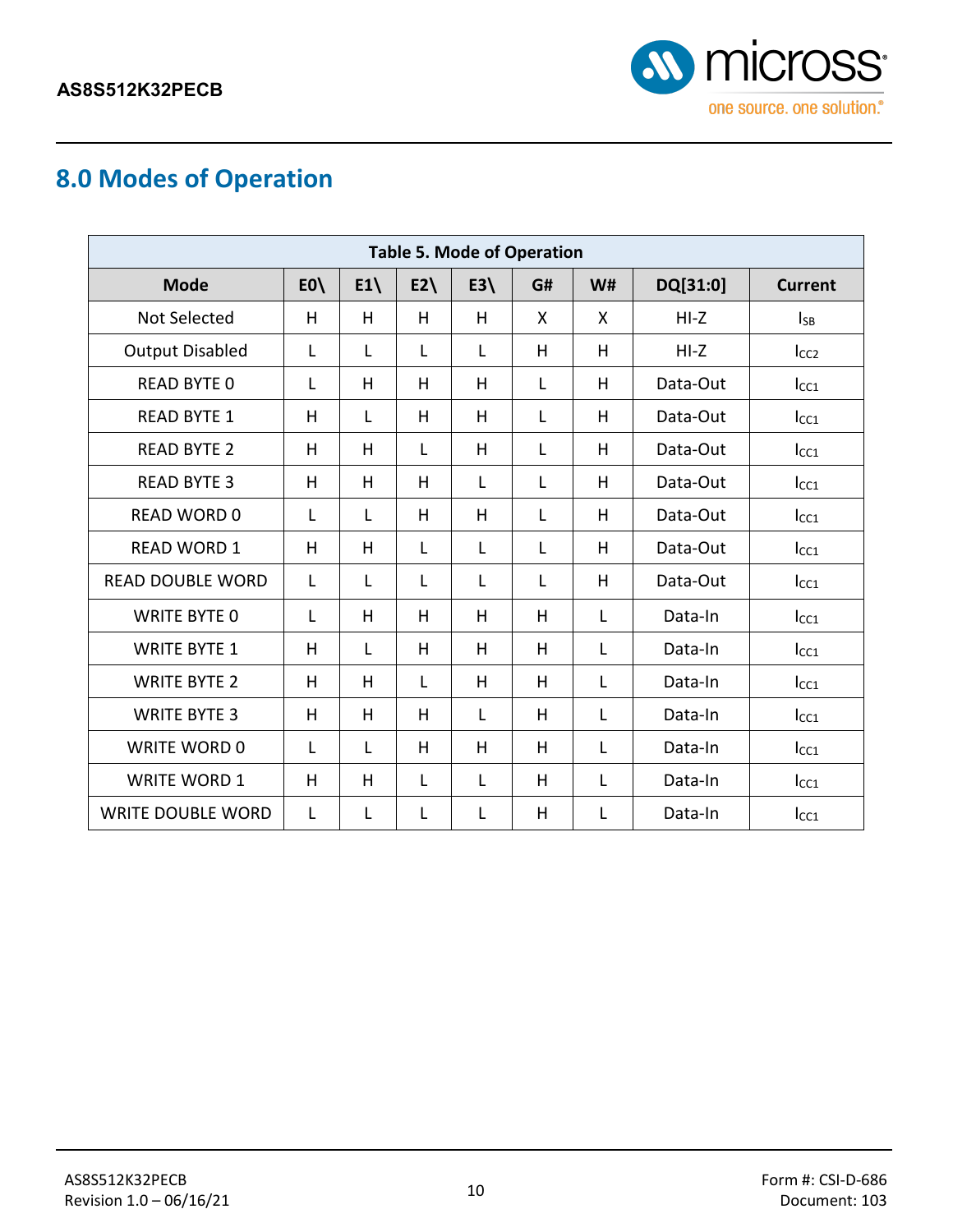

### <span id="page-10-0"></span>8.1 [WRITE Operation](#page-9-2)



**Figure 2. Write Operation (W# Controlled)**

<span id="page-10-1"></span>

<span id="page-10-2"></span>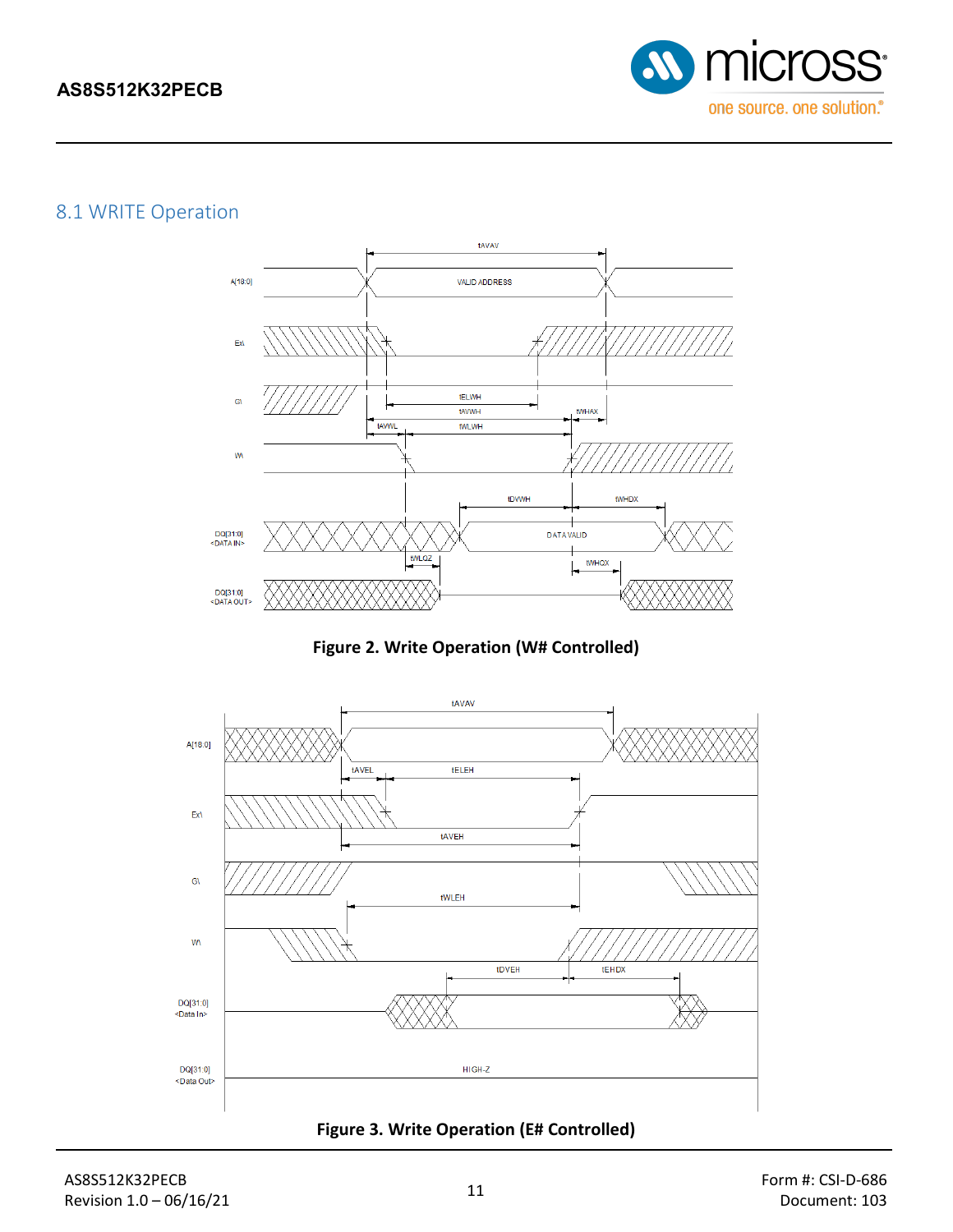

<span id="page-11-0"></span>

| <b>Table 6. WRITE Operation Timing</b> |        |             |                              |                |                              |              |                          |             |                          |              |
|----------------------------------------|--------|-------------|------------------------------|----------------|------------------------------|--------------|--------------------------|-------------|--------------------------|--------------|
|                                        |        | 12ns        |                              | 15ns           |                              | <b>205ns</b> |                          | 25ns        |                          |              |
| Parameter                              | Symbol | MIN.        | MAX.                         | MIN.           | MAX.                         | MIN.         | MAX.                     | MIN.        | MAX.                     | <b>Units</b> |
| <b>WRITE Cycle Time</b>                | tAVAV  | 12          | $\overline{\phantom{a}}$     | 15             | $\overline{\phantom{0}}$     | 20           | $\overline{\phantom{a}}$ | 25          |                          | ns           |
| Chip Enable to End of Write            | tELWH  | 8           | $\overline{\phantom{a}}$     | 10             | $\overline{\phantom{a}}$     | 11           | $\overline{\phantom{a}}$ | 12          | $\overline{\phantom{a}}$ | ns           |
|                                        | tELEH  | 8           | $\overline{\phantom{0}}$     | 10             | $\overline{\phantom{0}}$     | 11           | $\overline{\phantom{a}}$ | 12          | $\overline{\phantom{a}}$ |              |
| Address Setup Time                     | tAVWL  | $\mathbf 0$ | $\qquad \qquad \blacksquare$ | $\mathbf 0$    | $\overline{\phantom{0}}$     | $\mathbf 0$  | $\overline{\phantom{a}}$ | $\mathbf 0$ | $\overline{\phantom{a}}$ | ns           |
|                                        | tAVEL  | $\mathbf 0$ | $\overline{\phantom{0}}$     | $\mathbf 0$    | $\overline{a}$               | $\mathbf 0$  | $\overline{\phantom{0}}$ | $\mathbf 0$ | $\overline{\phantom{a}}$ |              |
| Address Valid to End of Write          | tAVWH  | 8           | $\overline{a}$               | 10             | $\overline{a}$               | 11           | $\overline{\phantom{0}}$ | 12          | $\overline{\phantom{a}}$ | ns           |
|                                        | tAVEH  | 8           | $\overline{\phantom{a}}$     | 10             | $\overline{\phantom{0}}$     | 11           | $\overline{\phantom{a}}$ | 12          | $\overline{\phantom{a}}$ |              |
| Write Pulse Width                      | tWLWH  | 8           | $\overline{\phantom{0}}$     | 10             | $\overline{\phantom{0}}$     | 11           | $\overline{\phantom{a}}$ | 12          | $\overline{\phantom{a}}$ | ns           |
|                                        | tELEH  | 10          | $\overline{\phantom{0}}$     | 12             | $\overline{\phantom{0}}$     | 13           | $\overline{\phantom{a}}$ | 14          | $\overline{\phantom{a}}$ |              |
| Write Recovery Time                    | tWHAX  | $\mathbf 0$ | $\overline{\phantom{a}}$     | 0              | $\overline{\phantom{0}}$     | $\mathbf 0$  | $\overline{\phantom{a}}$ | 0           | $\overline{\phantom{a}}$ | ns           |
|                                        | tEHAX  | $\mathbf 0$ | $\overline{\phantom{0}}$     | 0              | $\overline{\phantom{0}}$     | $\mathbf 0$  | $\overline{\phantom{a}}$ | 0           | $\overline{\phantom{a}}$ |              |
| Data Hold Time                         | tWHDX  | $\mathbf 0$ | $\overline{\phantom{0}}$     | 0              | $\overline{a}$               | $\mathbf 0$  | $\overline{\phantom{a}}$ | 0           | $\overline{\phantom{a}}$ | ns           |
|                                        | tEHDX  | $\mathbf 0$ | $\overline{a}$               | $\mathbf 0$    | $\overline{\phantom{a}}$     | $\mathbf 0$  | $\overline{a}$           | 0           | $\overline{\phantom{a}}$ |              |
| Write to Output in High Z              | tWLQZ  | $\mathbf 0$ | 6                            | $\mathbf 0$    | $\overline{7}$               | $\mathbf 0$  | 8                        | $\mathbf 0$ | 9                        | ns           |
| Data to Write Time                     | tDVWH  | 6           | $\overline{\phantom{a}}$     | $\overline{7}$ | $\overline{\phantom{0}}$     | 8            | $\overline{\phantom{a}}$ | 9           | $\overline{\phantom{a}}$ | ns           |
|                                        | tDVEH  | 6           | $\overline{\phantom{a}}$     | $\overline{7}$ | $\overline{\phantom{0}}$     | 8            | $\overline{\phantom{a}}$ | 9           | $\overline{\phantom{a}}$ |              |
| Output Active from End of Write        | tWHQX  | 3           | $\overline{\phantom{a}}$     | 3              | $\qquad \qquad \blacksquare$ | 3            | -                        | 3           | $\overline{a}$           | ns           |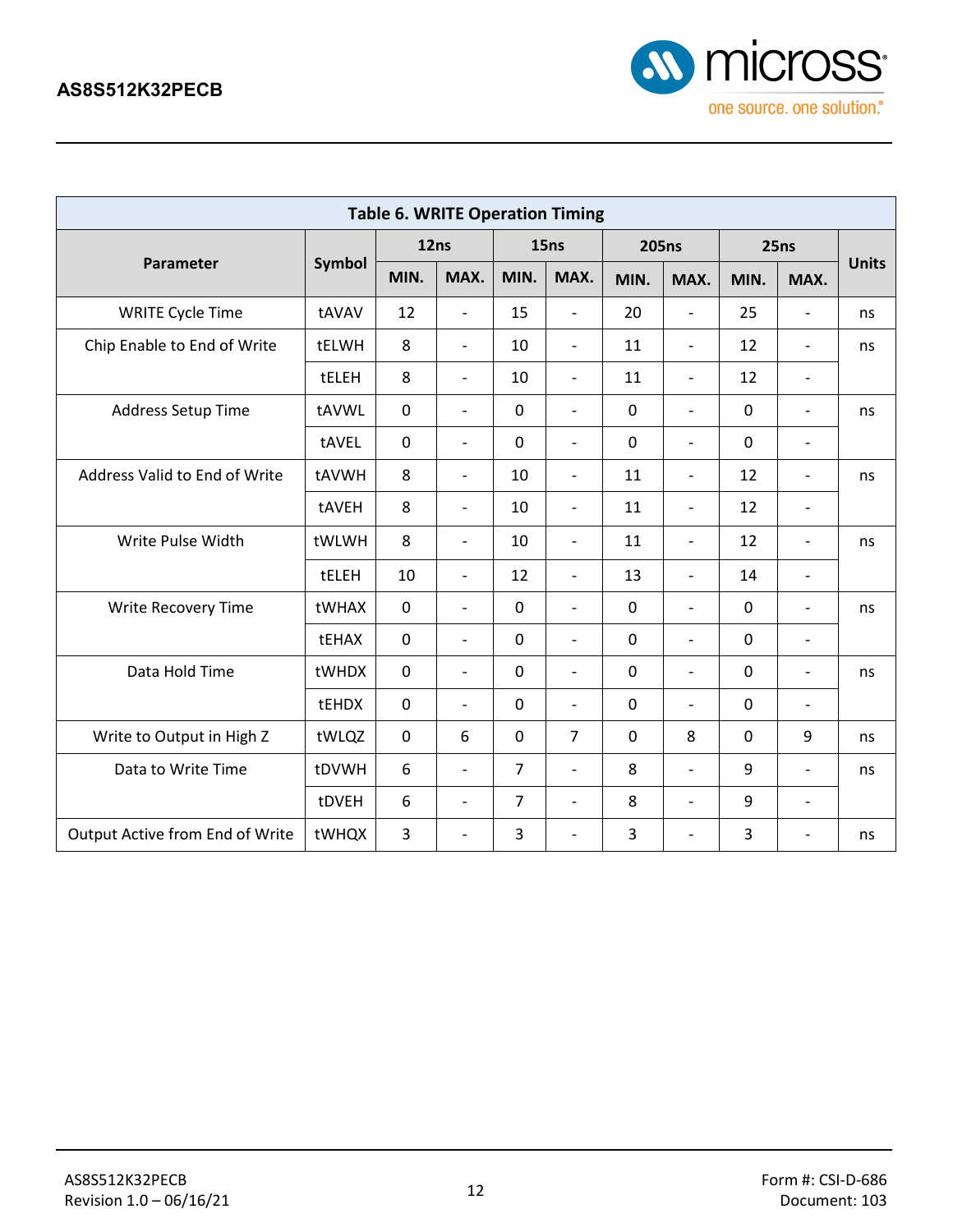

### <span id="page-12-0"></span>8.2 READ Operation



#### **Figure 4. Continuous READ Operation**

<span id="page-12-1"></span>

<span id="page-12-2"></span>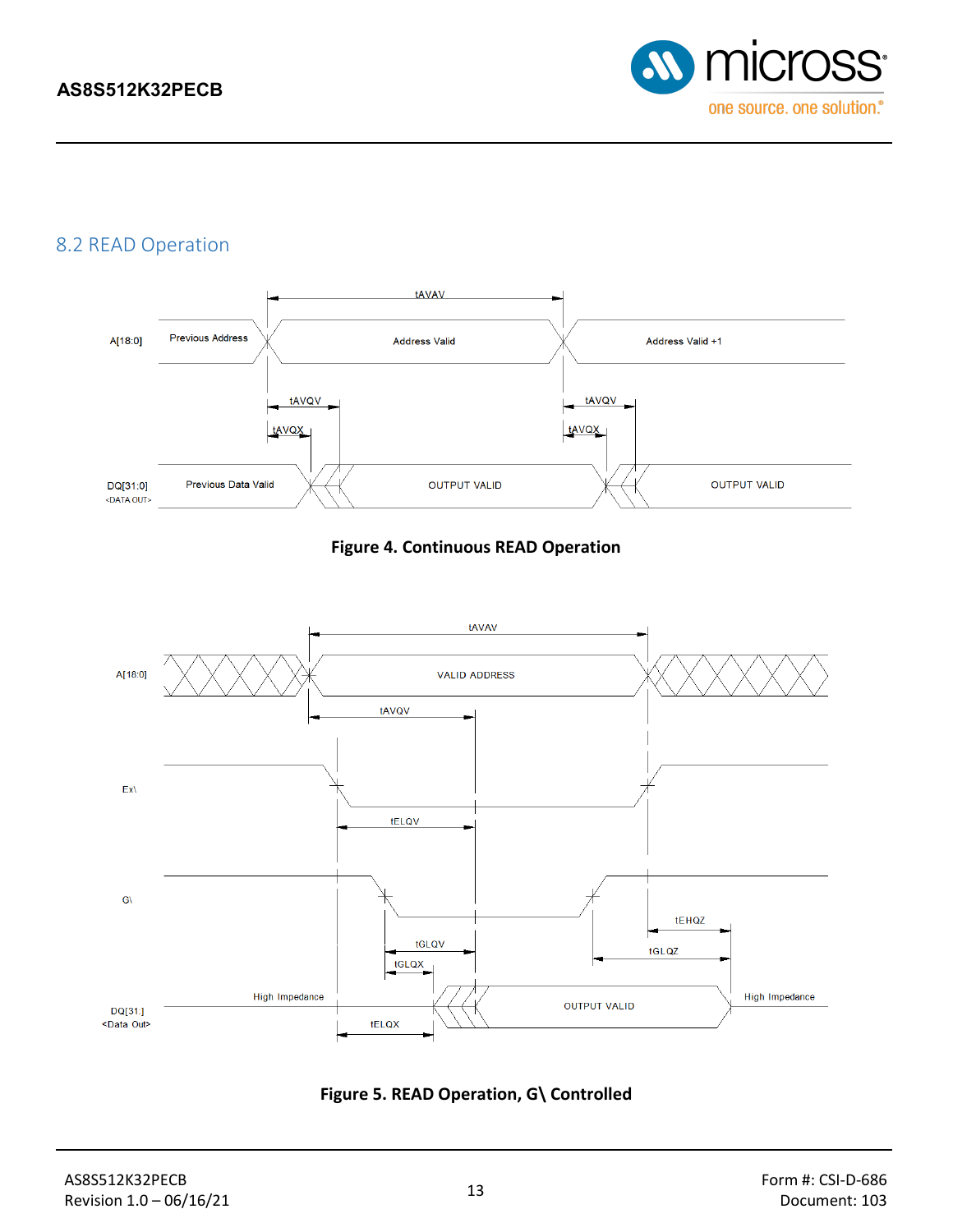

<span id="page-13-2"></span>

| <b>Table 7. READ Operation Timing</b>  |               |                              |                          |                          |                          |                          |                              |                          |                              |              |
|----------------------------------------|---------------|------------------------------|--------------------------|--------------------------|--------------------------|--------------------------|------------------------------|--------------------------|------------------------------|--------------|
|                                        |               | 12ns                         |                          | 15ns                     |                          | 20ns                     |                              | 25ns                     |                              |              |
| Parameter                              | <b>Symbol</b> | MIN.                         | MAX.                     | MIN.                     | MAX.                     | MIN.                     | MAX.                         | MIN.                     | MAX.                         | <b>Units</b> |
| <b>READ Cycle Time</b>                 | tAVAV         | 12                           | $\overline{\phantom{0}}$ | 15                       | $\overline{\phantom{a}}$ | 20                       | $\overline{\phantom{0}}$     | 25                       | $\overline{\phantom{0}}$     | ns           |
| Address Cycle Time                     | tAVQV         | $\overline{\phantom{a}}$     | 12                       | $\overline{\phantom{a}}$ | 15                       | $\overline{\phantom{a}}$ | 20                           | $\overline{\phantom{0}}$ | 25                           | ns           |
| Chip Enable Access Time                | tELQV         | $\qquad \qquad \blacksquare$ | 12                       | $\overline{\phantom{a}}$ | 15                       | $\overline{\phantom{0}}$ | 20                           | $\overline{\phantom{a}}$ | 25                           | ns           |
| Chip Enable to Output in Low Z         | tELQX         | 2                            |                          | $\overline{2}$           | $\blacksquare$           | $\overline{2}$           | $\qquad \qquad \blacksquare$ | $\overline{2}$           | -                            | ns           |
| Chip Disable to Output in High Z       | tEHQZ         |                              | 6                        | $\overline{\phantom{a}}$ | 6                        | $\overline{\phantom{0}}$ | 6                            | $\overline{\phantom{a}}$ | 6                            | ns           |
| <b>Output Hold from Address Change</b> | tAVQX         | $\overline{3}$               |                          | 3                        | $\overline{\phantom{0}}$ | 3                        | $\overline{\phantom{0}}$     | 3                        | $\overline{\phantom{0}}$     | ns           |
| <b>Output Enable to Output Valid</b>   | tGLQV         |                              | 6                        | $\overline{\phantom{a}}$ | 6                        | $\overline{\phantom{0}}$ | 6                            | $\overline{\phantom{a}}$ | 6                            | ns           |
| Output Enable to Output Low Z          | tGLQX         | 0                            |                          | $\mathbf{0}$             | $\overline{\phantom{0}}$ | 0                        | $\qquad \qquad \blacksquare$ | 0                        | $\qquad \qquad \blacksquare$ | ns           |
| Output Enable to Output High Z         | tGHQZ         | $\overline{\phantom{a}}$     | 6                        | $\qquad \qquad -$        | 6                        | $\qquad \qquad -$        | 6                            | $\qquad \qquad$          | 6                            | ns           |

### <span id="page-13-0"></span>**9.0 Signal Pad Location**

<span id="page-13-1"></span>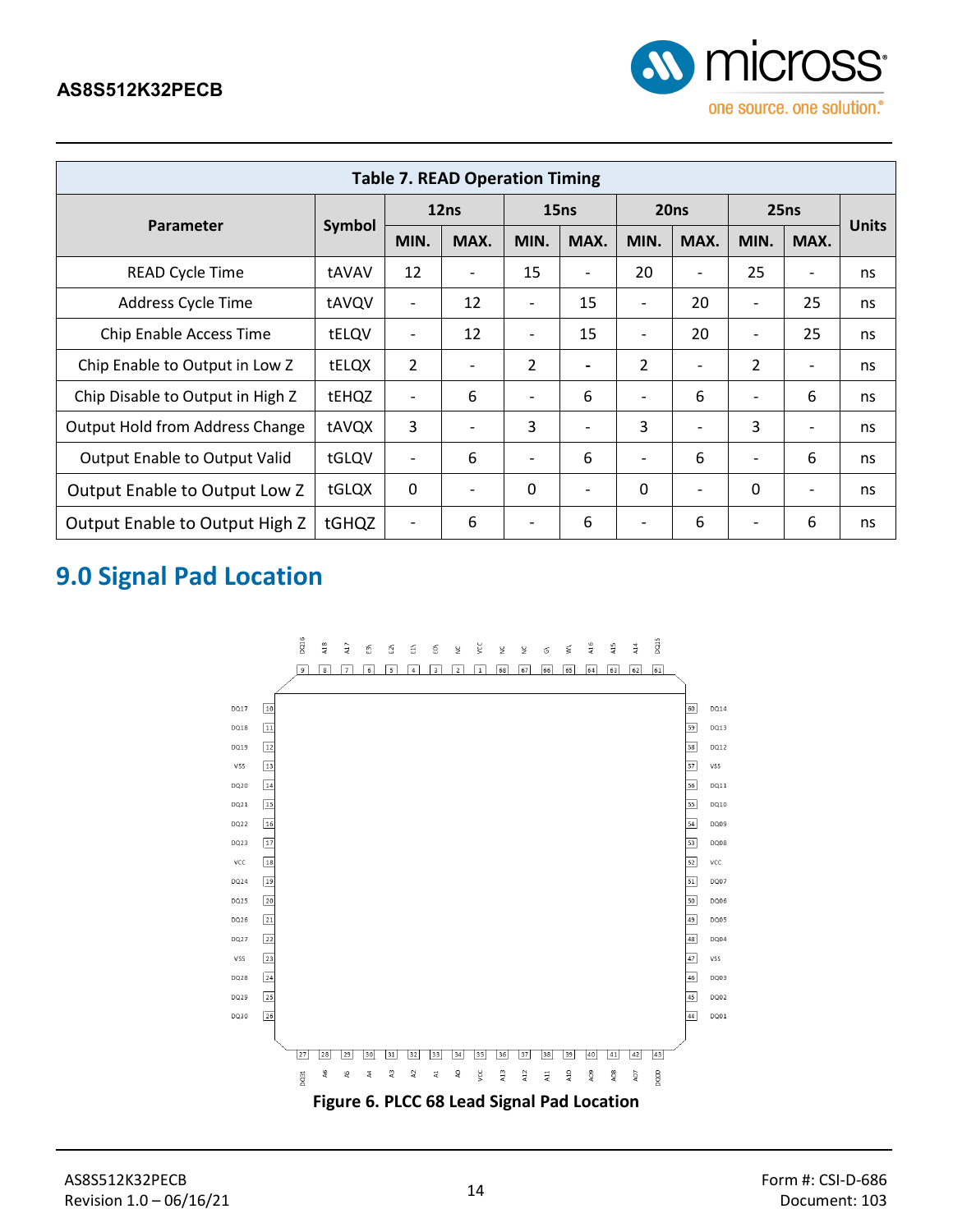

<span id="page-14-1"></span>

| Table 8. Package Size |                                                     |    |            |            |  |
|-----------------------|-----------------------------------------------------|----|------------|------------|--|
| Package               | Width<br>Package Type<br><b>Pin Count</b><br>Length |    |            |            |  |
| <b>PLCC</b>           | <b>PECB</b>                                         | 68 | 0.990 INCH | 0.990 INCH |  |

*Note: Package Outline Drawings on Page 17*

### <span id="page-14-0"></span>**10.0 Electrical Characteristics**

<span id="page-14-2"></span>

| <b>Table 9. Absolute Maximum Ratings</b>        |                                      |  |  |  |  |  |
|-------------------------------------------------|--------------------------------------|--|--|--|--|--|
| Voltage on any Pin relative to Vss              | $-0.5V$ to 7.0V                      |  |  |  |  |  |
| Operating Temperature, t <sub>A</sub> (Ambient) |                                      |  |  |  |  |  |
| Industrial                                      | -40 $^{\circ}$ C to +85 $^{\circ}$ C |  |  |  |  |  |
| Enhanced                                        | $-40^{\circ}$ C to $+105^{\circ}$ C  |  |  |  |  |  |
| Mil-Temp                                        | $-55^{\circ}$ C to $+125^{\circ}$ C  |  |  |  |  |  |
| <b>Storage Temperature</b>                      | $-55^{\circ}$ C to $+125^{\circ}$ C  |  |  |  |  |  |
| <b>Power Dissipation</b>                        | 5.0 Watts                            |  |  |  |  |  |
| <b>Output Current</b>                           | 20mA                                 |  |  |  |  |  |
| $175^{\circ}$ C<br>Junction Temperature, TJ     |                                      |  |  |  |  |  |

<span id="page-14-3"></span>

| <b>Table 10. Recommended Operating Conditions</b> |                                     |                            |        |      |                 |              |
|---------------------------------------------------|-------------------------------------|----------------------------|--------|------|-----------------|--------------|
| Parameter                                         | Parameter/Test<br><b>Conditions</b> | Symbol                     | MIN.   | TYP. | MAX.            | <b>Units</b> |
| <b>SUPPLY VOLTAGE</b>                             | 5.0V Normal                         | $V_{CC}$                   | 4.5    | 5    | 5.5             |              |
| <b>SUPPLY VOLTAGE</b>                             | Digital GND                         | $V_{SS}$                   | 0      | 0    | 0               |              |
| <b>INPUT HIGH VOLTAGE</b>                         | <b>INPUT LOGIC HIGH</b>             | Vıн                        | 2.2    |      | $V_{CC}$ + 0.5V |              |
| <b>INPUT LOW VOLTAGE</b>                          | <b>INPUT LOGIC LOW</b>              | $\mathsf{V}_{\mathsf{IL}}$ | $-0.3$ |      | 0.8             |              |

<span id="page-14-4"></span>

| <b>Table 11. Capacitance</b>  |                                                       |           |      |                          |      |              |
|-------------------------------|-------------------------------------------------------|-----------|------|--------------------------|------|--------------|
| Parameter                     | <b>Parameter/Test Conditions</b>                      | Symbol    | MIN. | TYP.                     | MAX. | <b>Units</b> |
| Input Pin                     | TEMP = $25^{\circ}$ C; f = 1MHz; V <sub>IN</sub> = 0V | $C_{IN}$  |      | $\overline{\phantom{a}}$ | 20   | pF           |
| Input/Output                  | TEMP = $25^{\circ}$ C; f = 1MHz; V <sub>IN</sub> = 0V | $C_{10}$  |      | $\,$                     |      | pF           |
| $W\setminus G\setminus$       | TEMP = $25^{\circ}$ C; f = 1MHz; VIN = 0V             | CW, CG    |      |                          | 20   | pF           |
| $EO\$ , $E1\$ , $E2\$ & $E3\$ | TEMP = $25^{\circ}$ C; f = 1MHz; VIN = 0V             | <b>CE</b> |      |                          |      | pF           |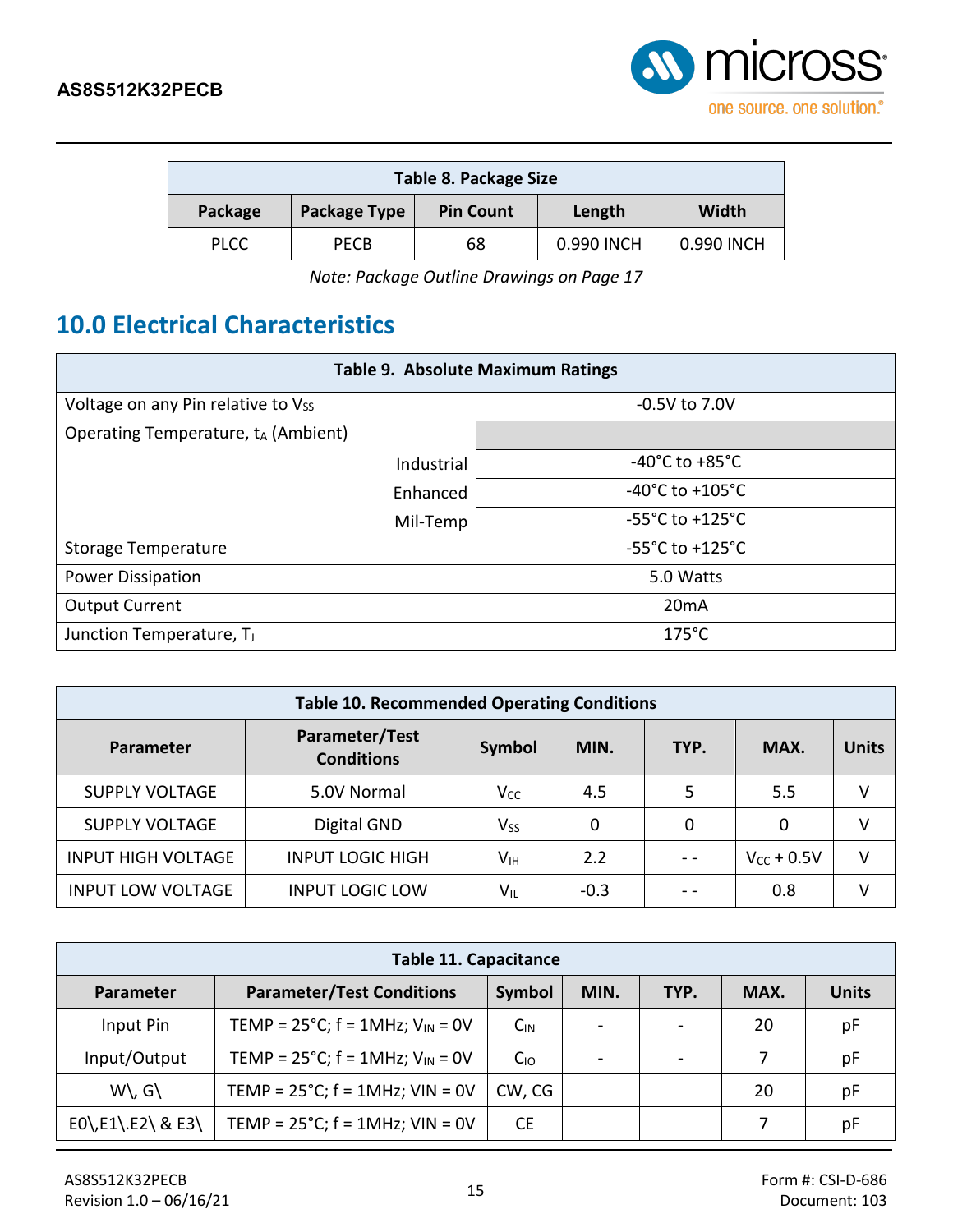

<span id="page-15-2"></span>

| <b>Table 12. DC Characteristics</b> |                                     |                        |        |      |      |              |
|-------------------------------------|-------------------------------------|------------------------|--------|------|------|--------------|
| Parameter                           | Parameter/Test<br><b>Conditions</b> | Symbol                 | MIN.   | TYP. | MAX. | <b>Units</b> |
| <b>Operating Current</b>            | VCC (max), $I_{\text{OUT}} = 0$ ma  | $I_{CC1}$              |        |      | 310  | mA           |
| <b>STANDBY Current</b>              | $E# = V_{H}$ , VCC (max)            | $I_{CC2}$              |        |      | 120  | mA           |
| <b>Full STANDBY Current</b>         | VCC (max), 125°C                    | I <sub>CC3</sub>       |        |      | 80   | mA           |
| Input Leakage Current               | $V_{IN}$ = 0 to VCC (max)           | Īц                     | $-5.0$ |      | 5.0  | μA           |
| <b>Output Leakage Current</b>       | $V_{\text{OUT}} = 0$ to VCC (max)   | Iιo                    | $-5.0$ |      | 5.0  | μA           |
| <b>Output HIGH Voltage</b>          | $IOH = -1.6mA$                      | <b>V</b> <sub>OH</sub> | 2.4    |      |      | V            |
| <b>Output LOW Voltage</b>           | $I_{OL}$ = 1.6mA                    | $V_{OL}$               |        |      | 0.4  | v            |

<span id="page-15-3"></span>

| <b>Table 13. AC Test Conditions</b>  |                  |  |  |  |
|--------------------------------------|------------------|--|--|--|
| <b>Parameter</b>                     | <b>Value</b>     |  |  |  |
| Input pulse levels                   | $V_{SS}$ to 3.0V |  |  |  |
| Input rise and fall times            | 5ns              |  |  |  |
| Input and Output timing levels       | 1.5V             |  |  |  |
| Output load                          | <b>FIGURE 11</b> |  |  |  |
| Output load (tEHQZ, tGHQZ and tWLQZ) | <b>FIGURE 12</b> |  |  |  |



<span id="page-15-0"></span>

<span id="page-15-1"></span>

**Figure 7. Output Load Figure 8. Output Load, High-Z**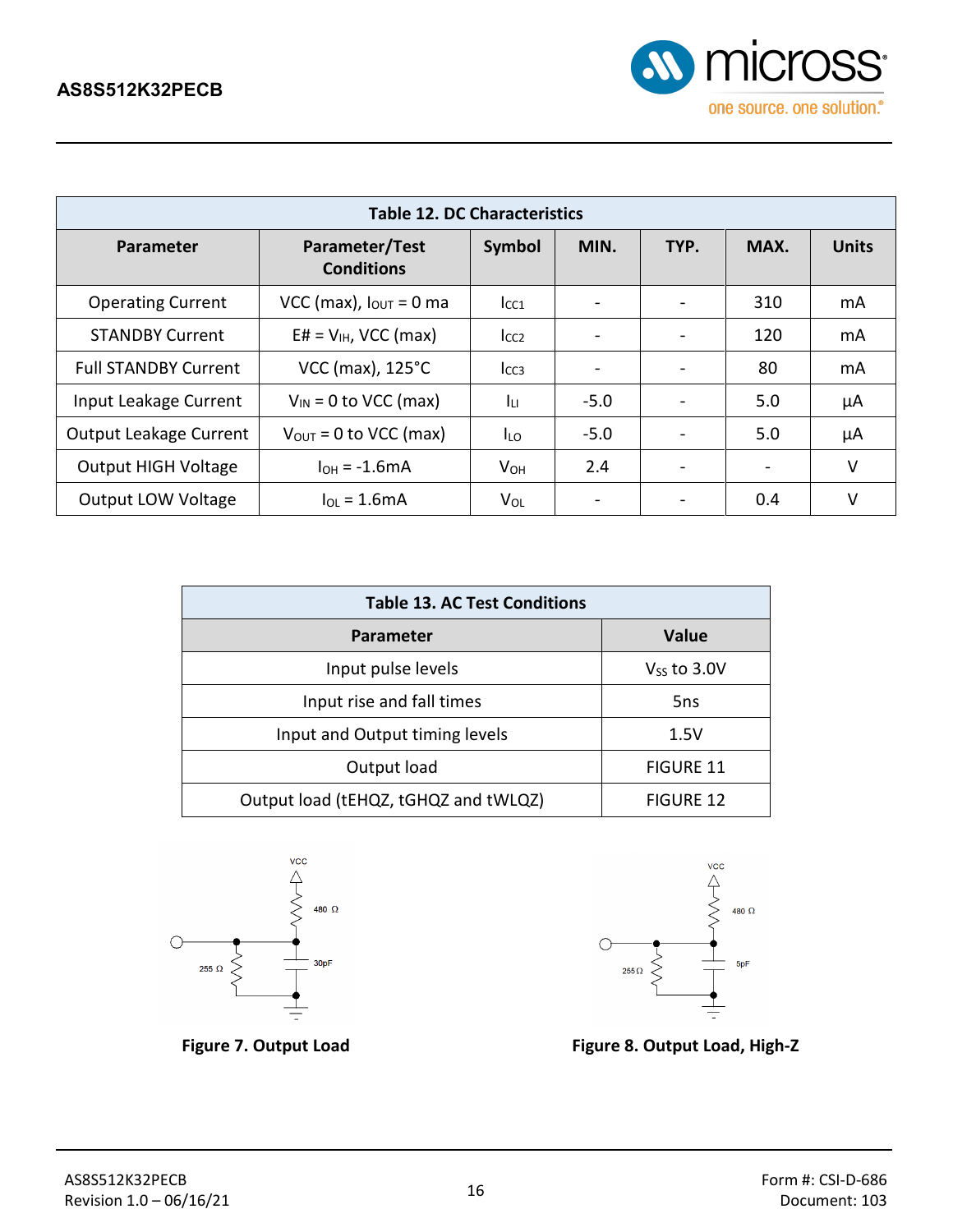

### <span id="page-16-0"></span>**11.0 Package Outline Drawings**



<span id="page-16-1"></span>**Figure 9. Plastic PLCC, 68 Lead, MS-018[AE]**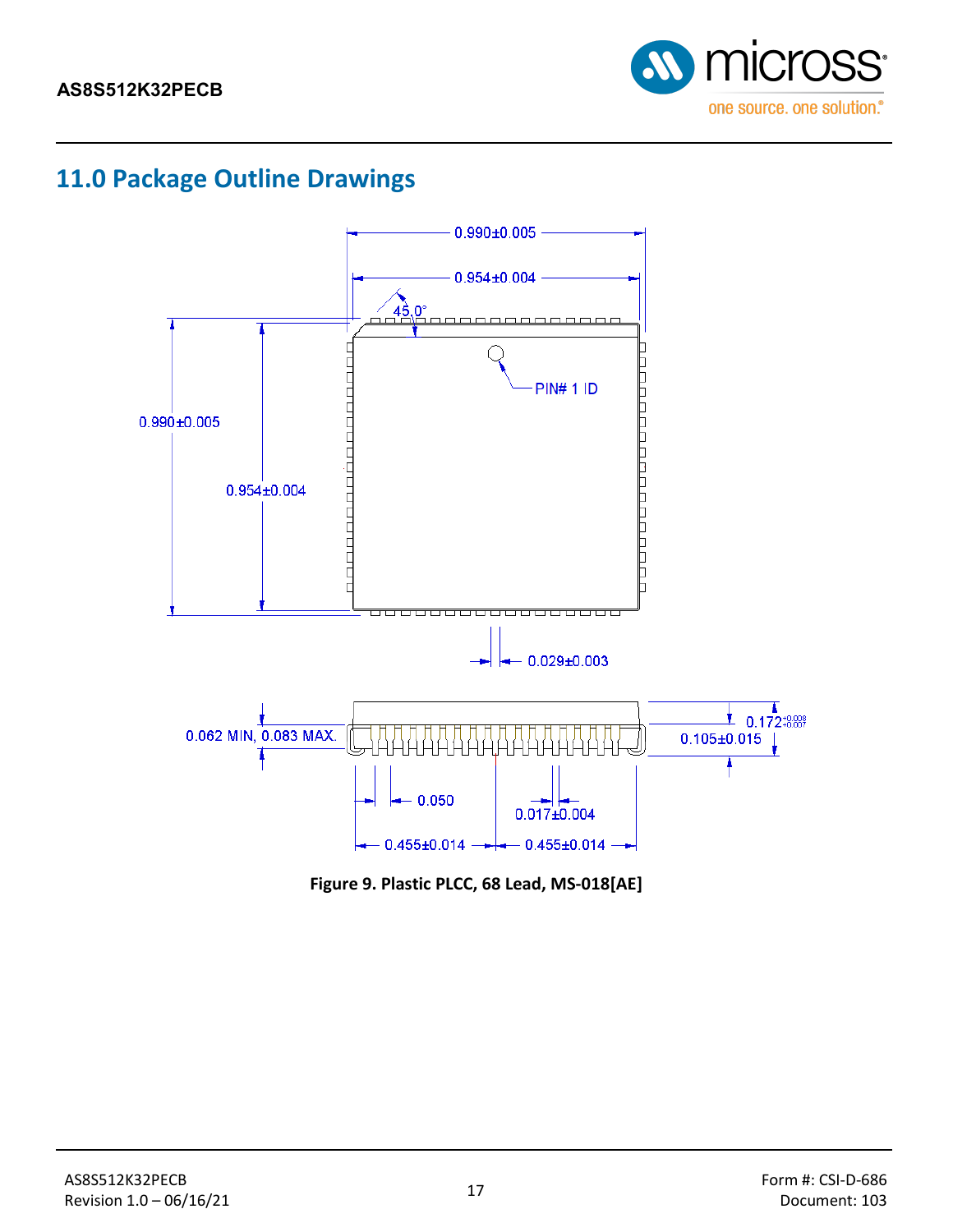

## <span id="page-17-0"></span>**12.0 Ordering Information**

<span id="page-17-1"></span>

| <b>Table 14. Ordering Information</b> |                                            |         |                      |  |  |  |
|---------------------------------------|--------------------------------------------|---------|----------------------|--|--|--|
| <b>Part Number</b>                    | <b>Description</b>                         | Package | <b>Quality Level</b> |  |  |  |
| AS8S512K32PECA-12/IT                  | 16Mb iPEM, 5V, 512K x 32, Async SRAM, 12ns | 68-PLCC | Industrial           |  |  |  |
| AS8S512K32PECA-15/IT                  | 16Mb iPEM, 5V, 512K x 32, Async SRAM, 15ns | 68-PLCC | Industrial           |  |  |  |
| AS8S512K32PECA-20/IT                  | 16Mb iPEM, 5V, 512K x 32, Async SRAM, 20ns | 68-PLCC | Industrial           |  |  |  |
| AS8S512K32PECA-25/IT                  | 16Mb iPEM, 5V, 512K x 32, Async SRAM, 25ns | 68-PLCC | Industrial           |  |  |  |
| AS8S512K32PECA-12/ET                  | 16Mb iPEM, 5V, 512K x 32, Async SRAM, 12ns | 68-PLCC | Enhanced             |  |  |  |
| AS8S512K32PECA-15/ET                  | 16Mb iPEM, 5V, 512K x 32, Async SRAM, 15ns | 68-PLCC | Enhanced             |  |  |  |
| AS8S512K32PECA-20/ET                  | 16Mb iPEM, 5V, 512K x 32, Async SRAM, 20ns | 68-PLCC | Enhanced             |  |  |  |
| AS8S512K32PECA-25/ET                  | 16Mb iPEM, 5V, 512K x 32, Async SRAM, 25ns | 68-PLCC | Enhanced             |  |  |  |
| AS8S512K32PECA-12/XT                  | 16Mb iPEM, 5V, 512K x 32, Async SRAM, 12ns | 68-PLCC | Mil-Temp             |  |  |  |
| AS8S512K32PECA-15/XT                  | 16Mb iPEM, 5V, 512K x 32, Async SRAM, 15ns | 68-PLCC | Mil-Temp             |  |  |  |
| AS8S512K32PECA-20/XT                  | 16Mb iPEM, 5V, 512K x 32, Async SRAM, 20ns | 68-PLCC | Mil-Temp             |  |  |  |
| AS8S512K32PECA-25/XT                  | 16Mb iPEM, 5V, 512K x 32, Async SRAM, 25ns | 68-PLCC | Mil-Temp             |  |  |  |